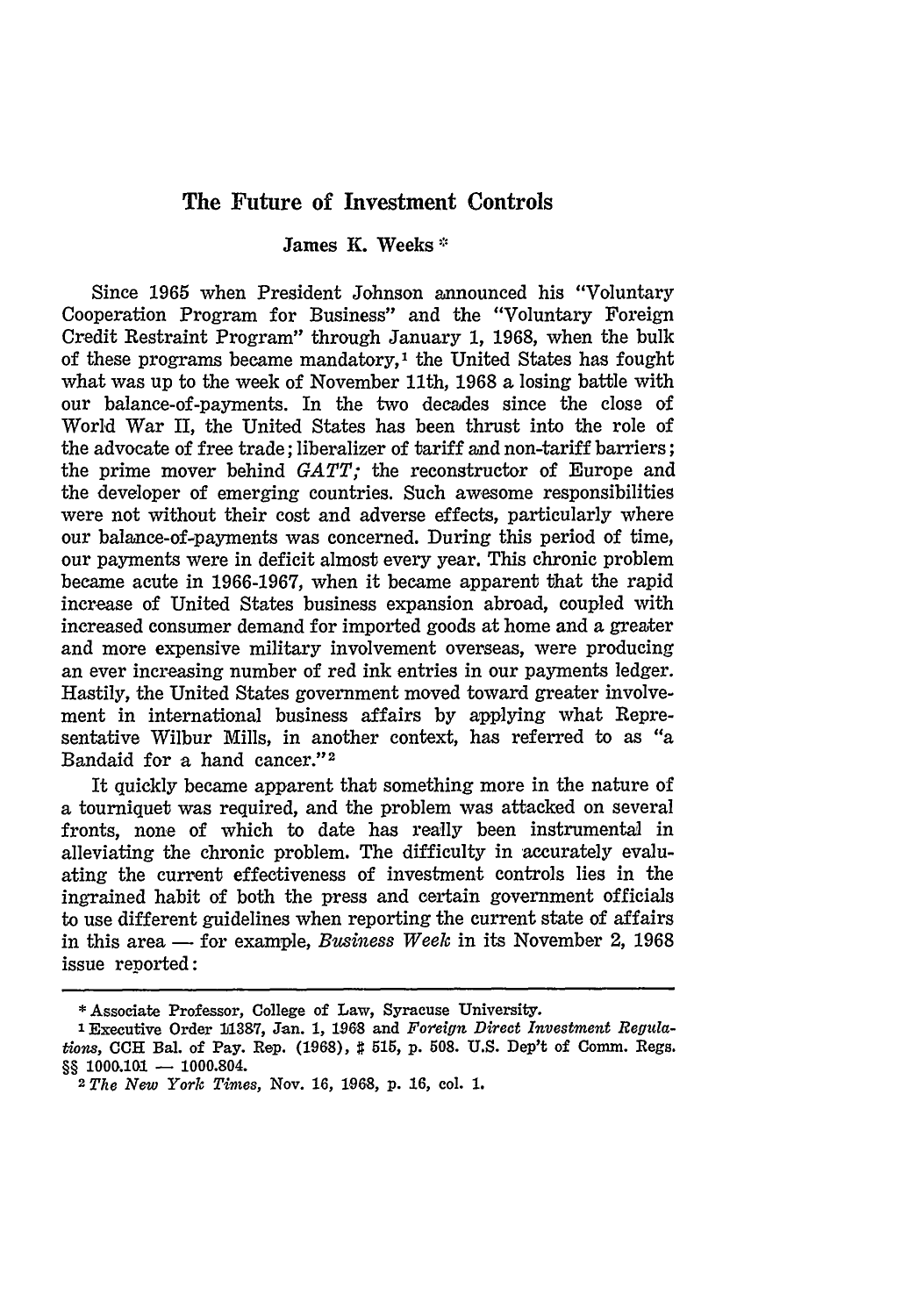The **U.S.** trade balance looks a bit better, but the improvement won't prevent another heavy deficit this year in the balance-of-payments. Exports topped imports by \$282-million in September on a seasonally adjusted basis... The September bulge pushed the trade surplus for the first nine months to \$834-million. **If** the gain continues.., the year's surplus will hit \$1.5-billion.<sup>3</sup>

However, further down on the same page the magazine points out on the rather pessimistic note:

It's a good bet that the payments deficit for the year will be more than \$1.5-billion... But these figures are calculated on a 'liquidity' basis, and they are dressed up **by** special transactions, mainly purchases of mediumterm Treasury bonds **by** Germany and other foreign governments.

If you exclude special transactions, the improvement over **1967** isn't so great as it looks. These special inflows totaled about \$1.4-billion in the first nine months of this year, compared with only about \$600-million in all of **1967.** Leaving them out of account, as some experts do, probably would push the deficit this year to \$3-billion or more, compared with \$4.1-billion in **1067.4**

*The New York Times* of November **16, 1968** in a somewhat guarded text reaches about the same conclusion but couples the payment surplus with a Commerce Department announcement of slight liberalizations in Foreign Direct Investments Control.<sup>5</sup> The initial impact of this article provides a soft glow of optimism. During the interval *The Wall Street Journal,* in reporting statements made by Mr. Nixon's advisor on balance-of-payments policy, Gottfried Haberler, states that "Ending curbs on business spending abroad wouldn't hurt the economy."6 Meanwhile, incumbent government officials and spokesmen for the current Administration run the gamut from predicting vast improvements, which they attribute to the effectiveness of the investment curbs, to dire forecasts that if the controls are removed the nation's economy will suffer a severe recession and sizable unemployment. They concede that certain liberalizations may be granted in light of some improvement in our trade balance but that the situation is far from corrected.

It is no surprise that general agreement on solving the payments problem is virtually impossible **-** tied as it is to numerous complex components, which individually can be a large-scale problem. Trade balances (about which much enthusiasm is currently shown since they show a current surplus) are but a small part of the total. The same is true of foreign investment in the United States, which in this last quarter amounted to **\$990** million. This is two-thirds greater than the amount of net purchases of foreign securities by Americans

*<sup>3</sup> Business Week,* Nov. 2, **1968, p. 111.**

**<sup>4</sup>Id.**

*<sup>5</sup> The New York Times,* Nov. **16, 1068, p. 1,** col. 2.

**<sup>6</sup>** *The Wall Street Journal,* Nov. **15,** 1968, p. 2, col. 3.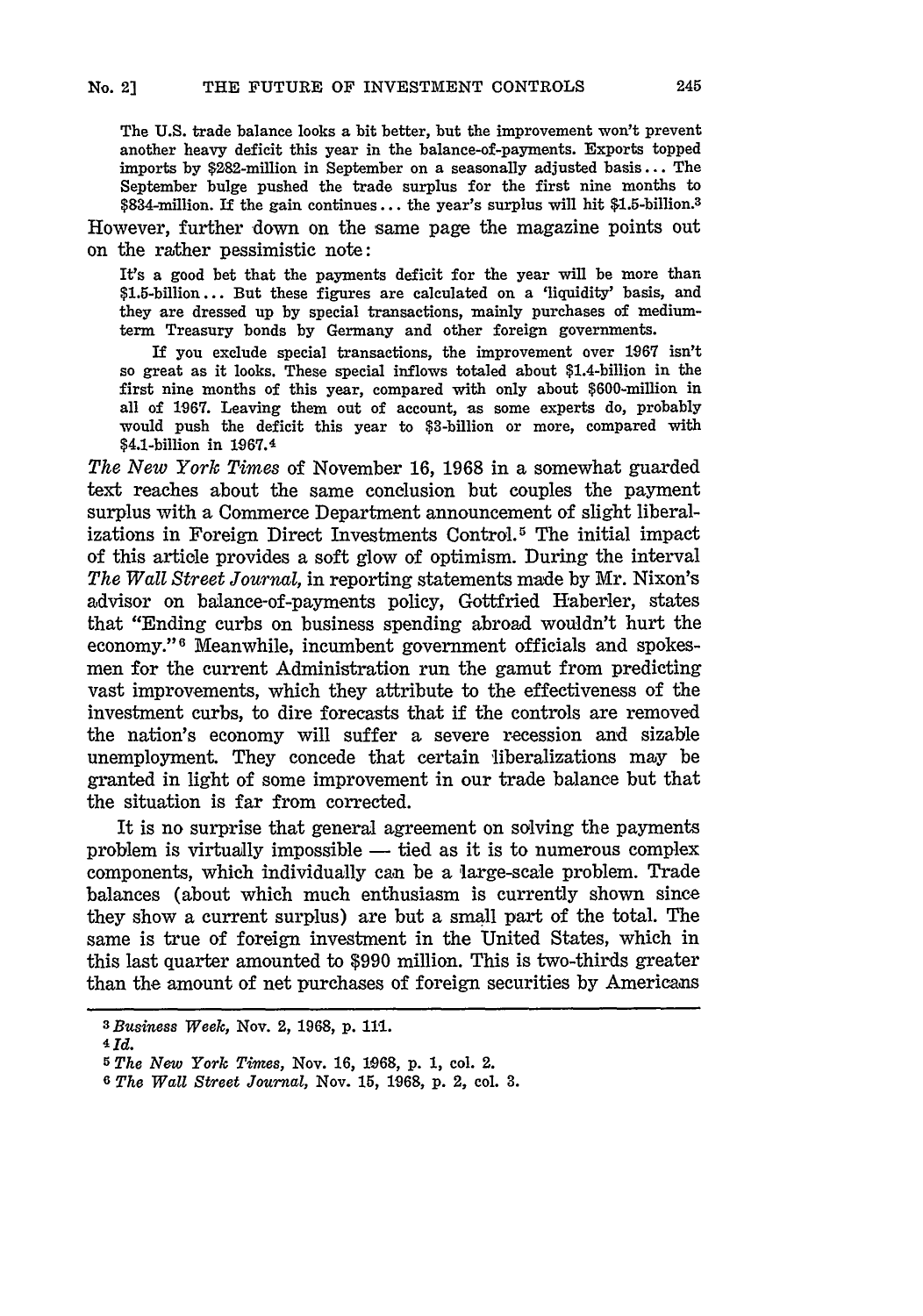during the same period. In the area of investment controls, their purported effectiveness must be weighed in the light of the higher earnings on foreign investments which United States business have been earning. A consideration of all these factors perhaps leaves less room for the current optimism than is justified. For example, in the area of trade balances the performance of the United States, allowing for its greater amount of foreign trade, is not really significantly better than that of Canada, whose favorable trade balance continues. Canada's trade balance increased almost \$90 million in September, even though imports increased 20% during the same period. For that portion of 1968 ending in September, Canada's trade surplus was increased by some \$700 million over the previous year.<sup>7</sup> This is apparently further evidence of the symbiotic relationship between our two countries, since Canadian officials attribute this rise to the "exceptional buoyancy of the United States economy".<sup>8</sup> Considering that about 30 % of the total capital investment in Canada is from the United States and that capital in-flows into Canada during the past ten years has averaged \$1 billion,<sup>9</sup> this is not too surprising. What this actually means is that the United States controls 60% of Canada's productive capacity, and in terms of capital stock, 59% of manufacturing industries, and 79% and 77% of the petroleum and natural gas industries, respectively.10 But since Canada is specifically exempted from United States Foreign Direct Investment Controls, *any* changes in these regulations will have little impact upon Canada, solely from the change itself. However, any change that elimination, liberalization or tightening of our Foreign Direct Investment Controls would have could not but be felt in Canada. This is particularly so if Mr. Nixon carries into effect his campaign statement that he intends to eliminate these curbs. It is difficult to foresee any other result than that such elimination would of necessity require a reduction in domestic spending to curb inflation. This, in turn, would result in a slowdown of the United States economy which would reduce the attractiveness of United States investments to foreign investors. However desirable domestic restraints upon the economy might seem to some, the solution to our economic troubles does not rest upon one or two problem areas. Instead, it is dependent upon numerous variables, including but not limited to: increased exports, reduction of non-tariff barriers in the United States and

**<sup>7</sup> CCH Bal.** of Pay. **Rep., Report Letter No. 25, Nov. 8, 1968.** *8id.*

*<sup>9</sup> Private Enterprise in a Changing World,* **XXIst Congress of the** International Chamber **of** Commerce, (Paris, **1967), 32, at p. 33.**

*<sup>10</sup> Id.,* **at p. 32.**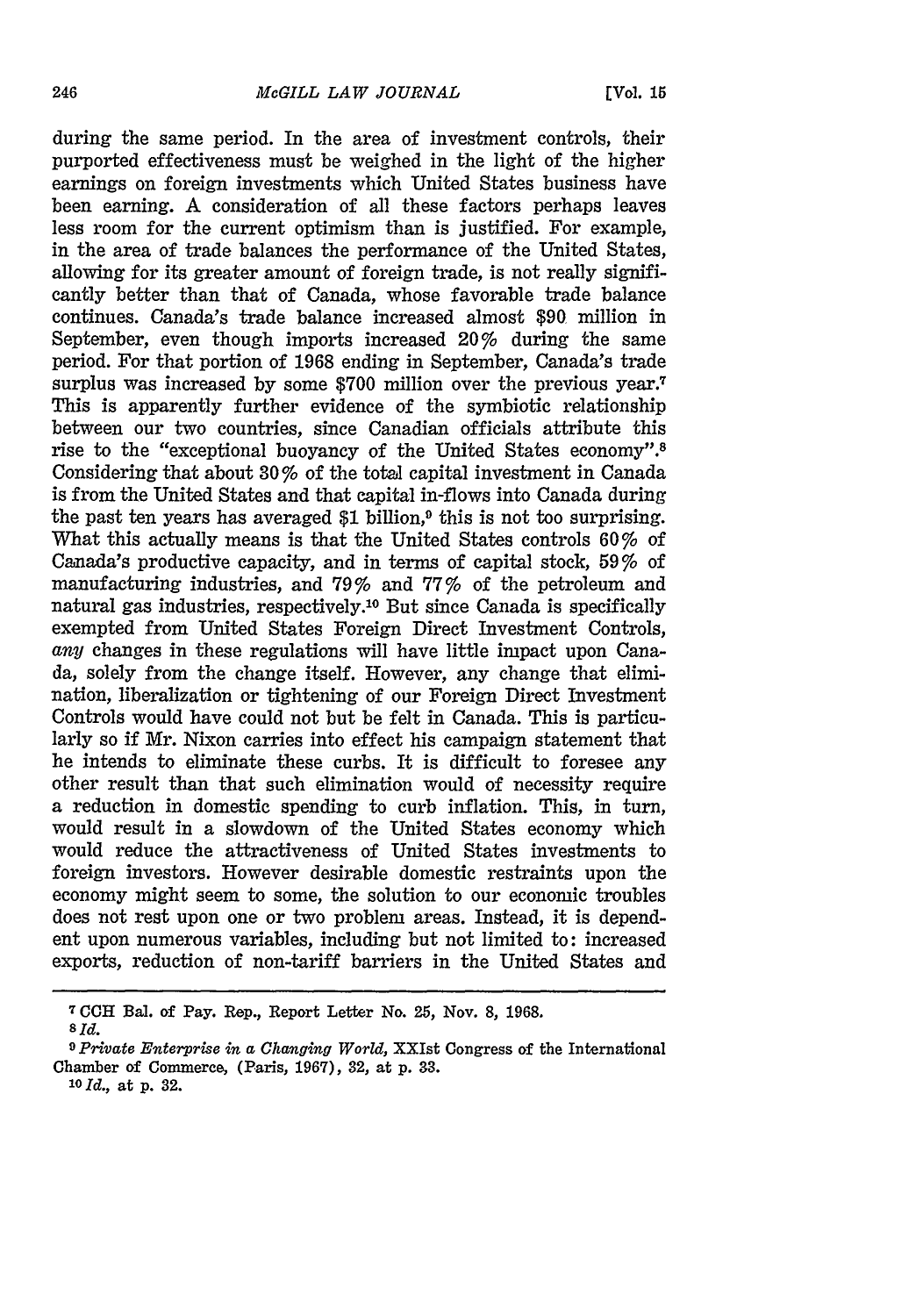elsewhere, the gold policy to be pursued by the new Administration, control of the wage-price spiral, early implementation of Special Drawing Rights, and solution of various internal labor problems which have international overtones. It should be pointed out that one factor which has contributed to the current surplus in the United States trade balance has been the impetus to exports given by the threatened longshoremen's strike, scheduled for early December, when the current Taft-Hartley injunction expires. Many exporters rushed their shipments to avoid the expected long tie-up, thus providing a temporary but not sustained boost to the United States export picture. Predictably, this will level off and probably drop after the first of the coming year.

Further complicating the economic picture and the United States' world position is the fear that the new Administration may become increasingly protectionistic and may move for import quotas in steel, textiles and chemicals. Currently, trends in this direction are apparent even without the change in Administration, and the United States may find itself taking the defensive on charges of violation of the *General Agreements on Trade and Tariffs.* Recently foreign cheese exporters have experienced a sizable decline in their exports to the United States as a result of exercise of waiver privileges by the United States to protect its cheese producers who have a considerable surplus on hand. Any of these moves, although ostensibly within established *GATT* provisions, may be condemned as violative of its actual terms. Such allegations, even if baseless, are often the basis for retaliation by foreign governments which would have a deleterious effect upon United States exporters.

Again outside the area of investment controls has been the development within the past year in Europe of changes in the tax structure on imports from outside the Common Market countries, particularly the new German *Added-Value Tax,* which is adding to the burden of American exporters. One obvious way around this problem is to establish a foreign-based operation, but moves in that direction are seriously curtailed by the present FDI regulations. The new proposed liberalizations, particularly the optional investment quota, should be useful to a business commencing its maiden foray into the foreign-based operation.

The essential fact in any discussion of foreign investment, foreign trade, foreign exchange, economic development and balance-of-payments is that each of these is but a part of the over-all international economic picture, and consequently improvement or deterioration in any one or two of these will not necessarily result in a favorable or unfavorable economic position. Therefore the world's economy is,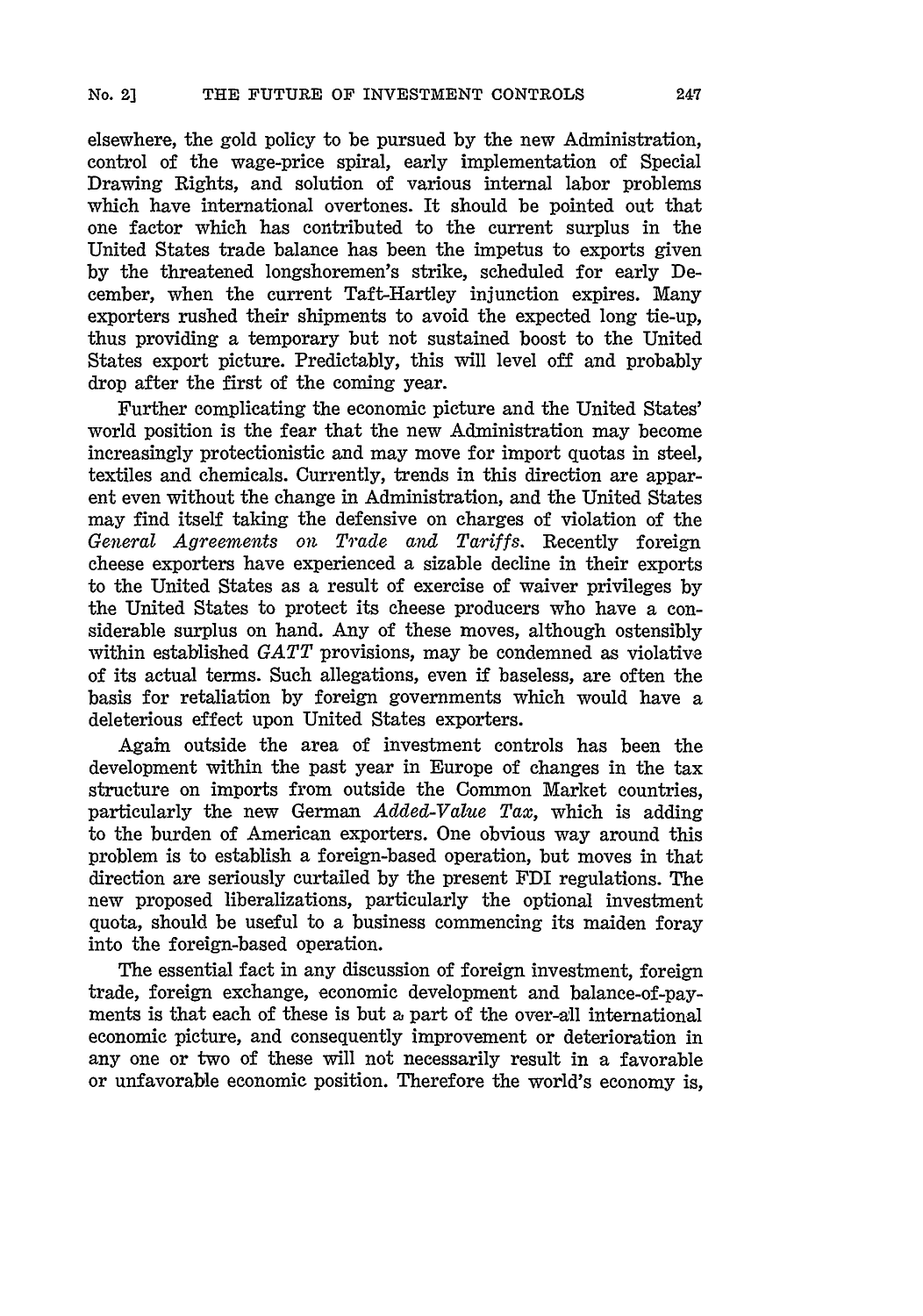like the law, a seamless web. Granted, variations of some magnitude as between countries will always be present, and, on a short-term basis, improvement in **any** of the respective components will register as a favorable indicator in the over-all situation. Unfortunately, governments tend to suffer a degree of myopia when they assiduously apply their efforts to one or two of the components in the mistaken belief that these are actually the total problem instead of symptoms. Like symptoms of disease, they too must be treated if total recovery of the patient is to be achieved.

Economic difficulties (if the medical analogy may be pursued) are often easy of diagnosis but do not lend themselves to simple treatment. Like heart disease, they are better prevented than treated. Economic transplants, like anatomical ones, are often not successful. As conflicting diagnosis and prescribed or accepted modes of treatment vary between practitioners of the healing arts, so it is with the economists. Nor does the analogy end there  $-$  it was Walter Bagehot, who in describing the intricacies of international finance, entered the caveat that "we must not let in daylight upon magic," a dictum not unknown to the medical arts. The time is long overdue to cease regarding international economic policy and international finance with wonderment and awe. Shrouding a nation's fiscal and trade policies in a cloak of mysticism, the understanding of which is denied all but the initiated, is at worst suicidal and at best foolhardy. It is not promotive of international understanding, and it most certainly is not conducive to the establishment of workable procedures which will insure the stability and prosperity of the world economy. Ignorance, as much as self-interest, has dictated much of the United States' economic policies in the past several decades. Often it has been a case of policies adopted too late or in too little quantity or worse the right policy at the wrong time or extremes which sate but do not correct. Much of this type of rationale permeated the current Administration's balance-of-payments program, and it can be hoped, but probably not expected, that after January 20, **1969** that a more reflective solution will be forthcoming. Currently, the United States is astride a rapidly expanding economic crevasse, which *The New York Times* has described in the following terms:

The President's new balance of payments program, in fact exposes the central dilemma of American financial policy like a raw nerve.

On the one hand, the United States is in the position of a successful but badly overextended banker. The nation has a wealth of productive and highly profitable long-term investments abroad, but its stock of cash to meet withdrawals of international deposits on demand has dwindled alarmingly.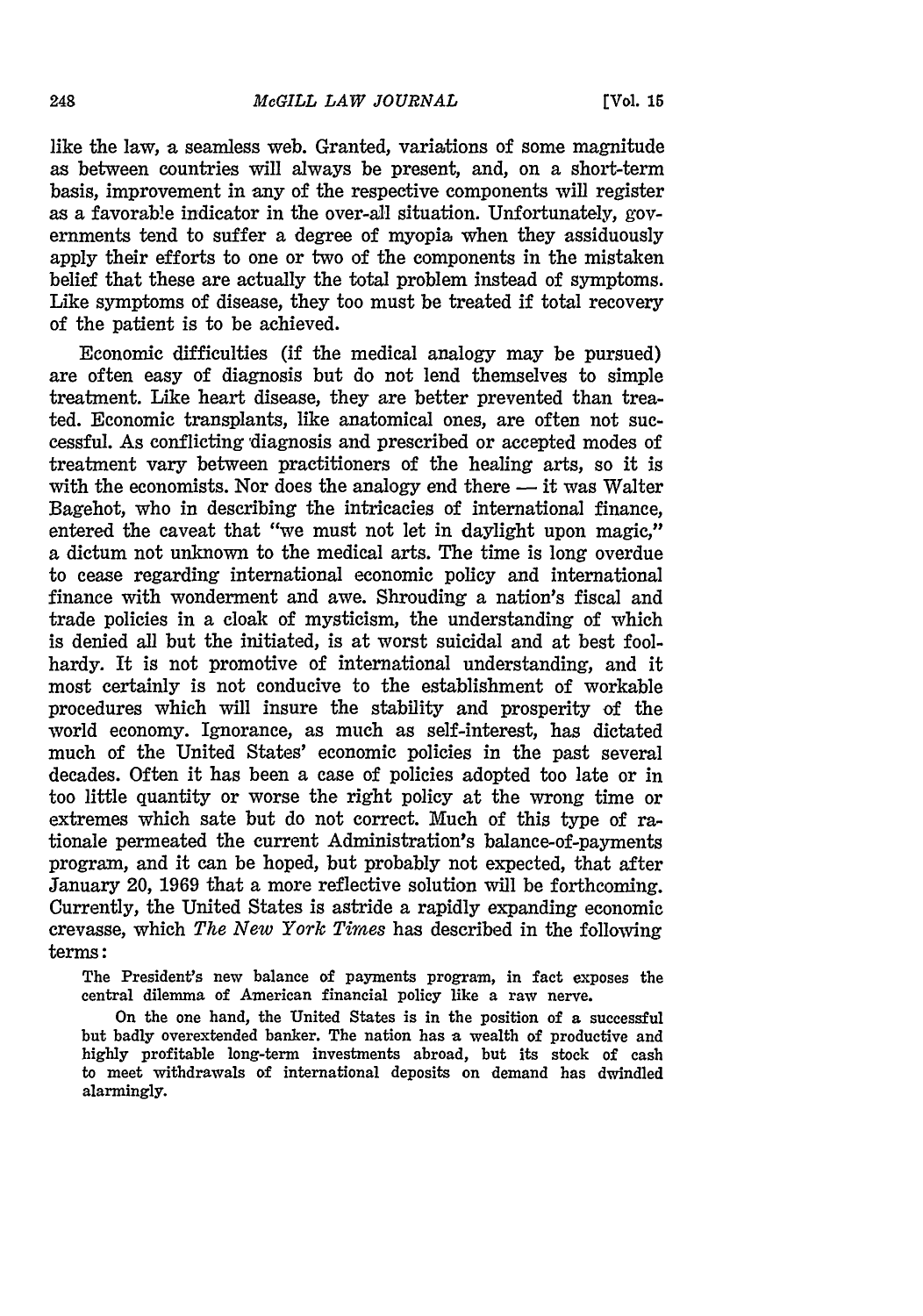**...** On the other hand, a prime source of strength in America's dealings with the rest of the world has been the great productivity of its foreign investments. Not only is there a very large return flow of earnings ... but also the expansion of United States companies abroad tends to build American exports.

Thus, to protect the position of the United States as an 'international Bank'  $-$  and hence, too, its role as a world financial leader  $-$  the President has been forced to impose restrictions that could well undercut the foundation of its international economic strength.<sup>11</sup>

Again, it is pointed out that investment controls are but a part of a much larger problem.

If economic development is to continue toward the point where in the year 2000 many of today's **highly** industrialized nations will have passed into the new era of being post-industrial, where studies **by** the Hudson Institute and the American Academy of Arts and Sciences have shown the society to be characterized as:

**1.** Possessed of a per capita income about fifty times the preindustrial.

- 2. Having most 'economic' activities as tertiary and quaternary (serviceoriented) rather than primary or secondary (production-oriented).
- **3.** As a society where business firms are no longer the major source of innovation.
- 4. Having more consentives as against marketives.
- 5. Having established an effective floor on income and welfare.
- **6.** A society in which efficiency is no longer of primary concern.
- **7.** Having an increased role for the public sector and a diminished role for the market.
- **8.** Having widespread 'cybernation.'
- **9.** Finally achieving in fact the 'small world.'
- **10.** 'Doubling time' between three and thirty years.
- **11.** A learning society, where **by** far the greatest emphasis is upon education.
- 12. Possessing rapidly improved educational institutions and techniques.
- **13.** Experiencing erosion in the middle class of work-oriented, achievementoriented, and advancement-oriented values.
- 14. Also experiencing erosion of 'national interest' values, and
- **15.** Witnessing the ascendency of a central position of sensate, secular, humanist, and perhaps self-indulgent criteria. <sup>12</sup>

Such developments require, among many others elements, the intelligent utilization of capital. It is to this factor that this segment of this two-day program on International Resources is devoted. After all, the problem of investment controls has but one goal **-**

**<sup>11</sup>**Heinemann, "Monetary Storm is Gathering Force", *The New York Times,* Jan. **7, 1968,** See. **3, F1,** col. **7.**

**<sup>12</sup>H.** Kahn **&** Wiener, *The Year 2000,* (New York, **1967), p. 25.**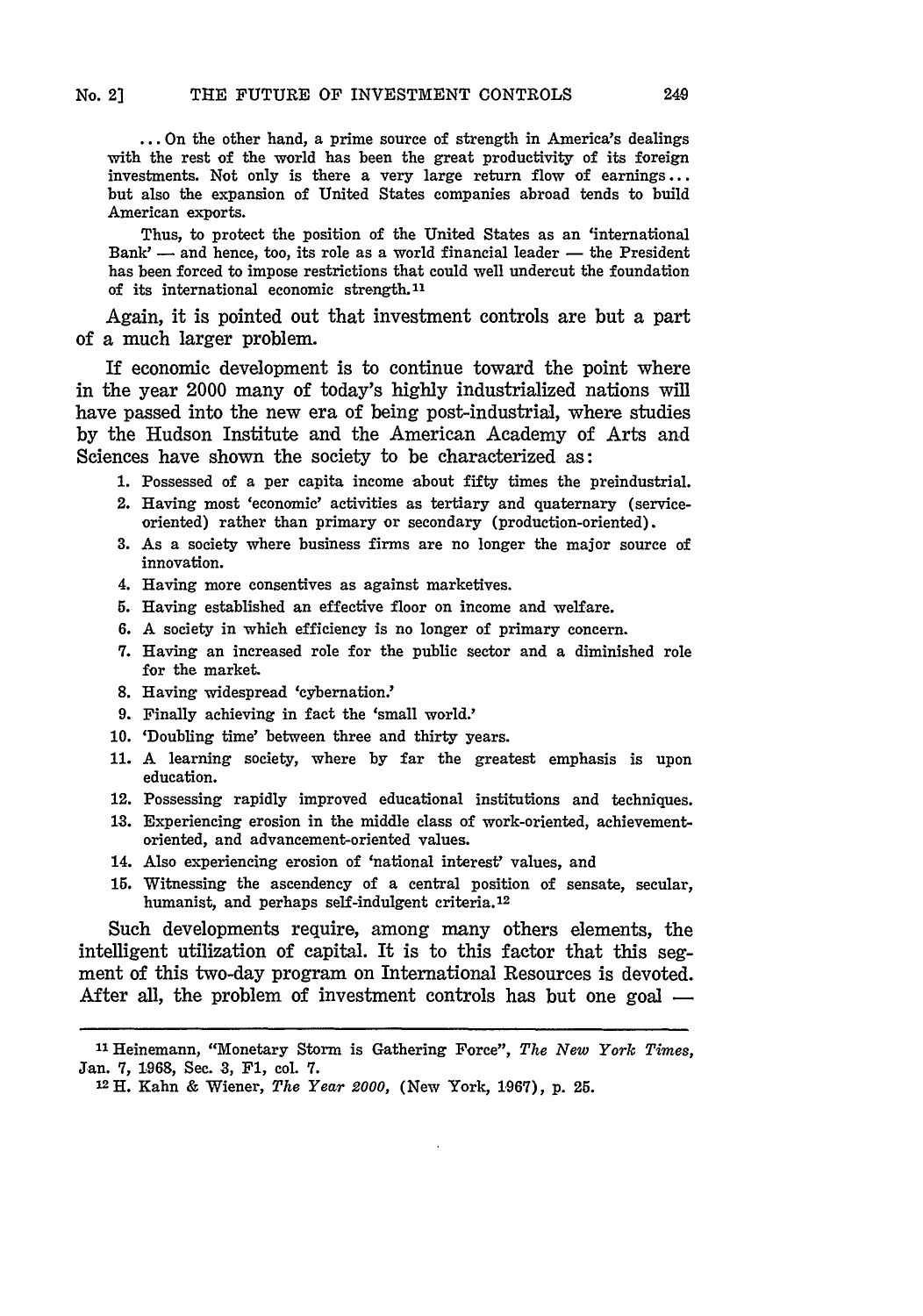the regulation of the flow of capital, and proper flow is essential to the intelligent utilization of that commodity.

All private foreign investment begins and hopefully ends with money. It is private foreign investment which is the catalyst of economic development, and the sensible creation and deployment of capital will determine whether the investment will succeed. No one really need be told the importance which money plays in the success of any venture, but perhaps a few figures will be instructive. In just the area of foreign investment in developing countries from **1957** to 1967, a total of \$80 billion flowed into those countries, \$30 billion of which was the result of United States private investment. Naturally, both private aid and governmental aid are necessary in economic development, but the capital flow from private sources, direct investment and commercial banks spells the difference between economic success and only moderately thriving economies. In Latin America, for example, 40% of its total exports are from industries created by United States investments. The crucial need for further foreign direct investment to aid economic development was not lost sight of when the present mandatory curbs were enacted, as witness the Schedule A countries which permit inflows of capital from the United States to be added to reinvested earnings provided it does not exceed 110% of the company's average investments in those countries during the base period 1965-1966.

At this point it may be useful to outline the priorities with which foreign trade and investment should be concerned. First, strengthening of the domestic economy of the investor's own country through the returns on the invested capital. Second, working to increase the individual investor's wealth. Third, promoting the economic development of the country and countries in which the investment is made. Fourth, developing a healthy and stable international economic situation, kept so through sound monetary policies and an extremely high degree of international cooperation.

It was to the first of these that the FDI regulations were principally directed, but the priority was subjected to a Procrustean treatment which can be best be described as shortsighted. The eagerness with which the United States Government sought to immediately recapture private return on investments was voracious but hardly sensible. The FDI regulations, though billed as being the major step toward correcting the major source of capital outflows which were jeopardizing the United States monetary reserves, cast the United States in the role as slayer of the proverbial gold-laying goose. It is not a course of wisdom to curtail the activities of businesses which have been returning capital to the United States at an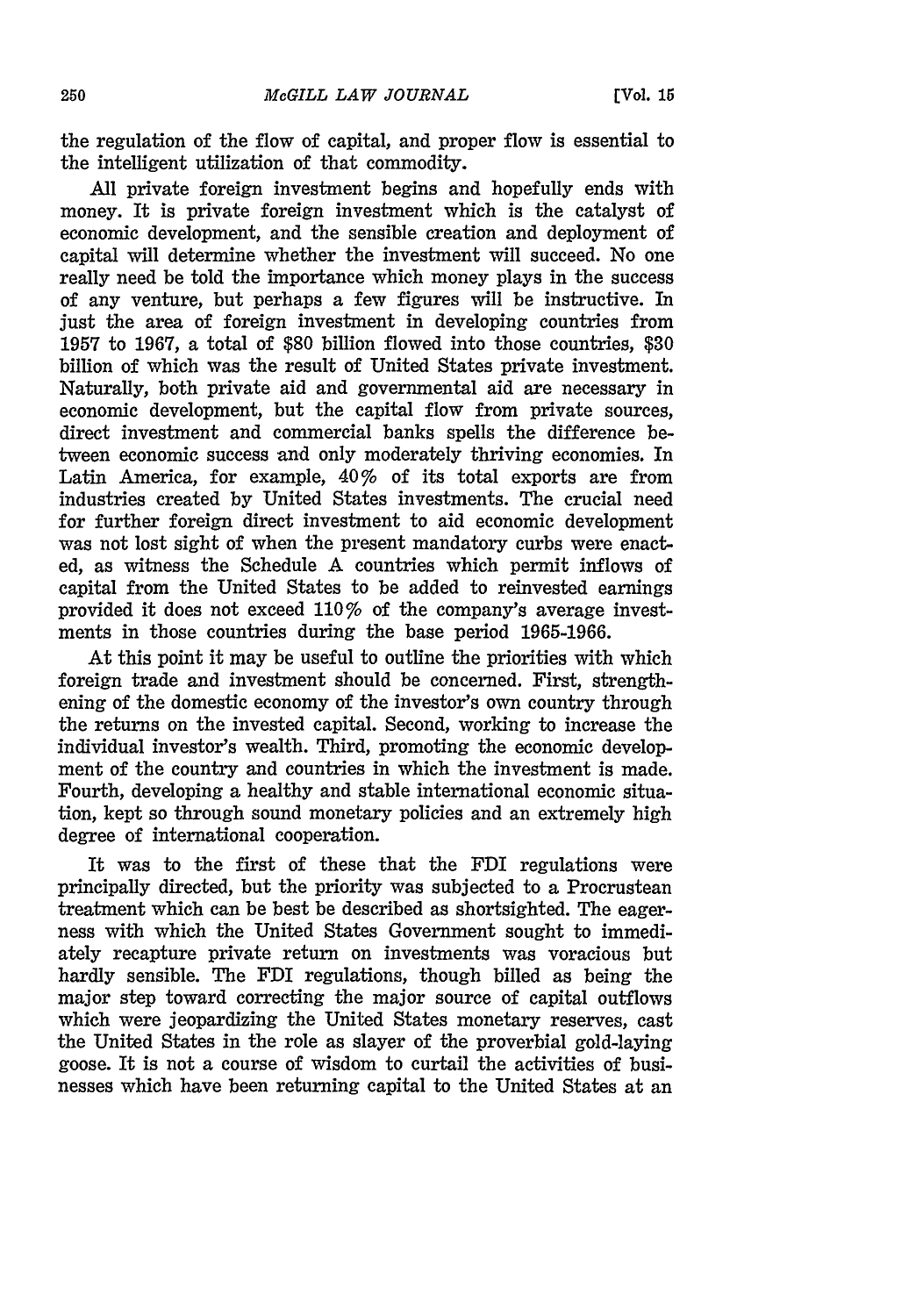annual rate of \$8 billion since the end of World War II. Furthermore, governmental myopia was again evidenced by the misrepresentations which served as justifications for imposing mandatory curbs. Overlooked was the basic fact that, just because certain gaps in our international trade position existed, this did not give *per se* the United States a totally unfavorable trade balance. Nor was it pointed out that the entire system of international trade consists of interlocking surpluses and gaps among trading partners. As Irwin Robinson, editor and publisher of *Travel Weekly* (a trade journal for the travel industry) pointed out:

The fact is that imbalances in specific commodities and services are inherent in  $-$  and essential to  $-$  international trade. If each country didn't have specialties in which it excelled, there wouldn't be any international  $trade.<sup>13</sup>$ 

If the United States' trade balance has recently been in deficit, that is usually only a short-term problem and within the last quarter has been converted into a surplus. However, our balance-of-payments problem is still with us and there is no evidence to prove conclusively that the FDI regulations were any more or less responsible for the lesser deficit. This in essence is the crux of the entire subject of  $intermational trade and finance - no one can agree on the best$ specific methods of assuring continued improvement. In fact, about the only absolute source of agreement is that the proper balance between inflows and outflows of capital is essential for a properly functioning international as well as domestic economy. The goal but not the means seems, then, to be the only item which is clearly defined.

Assuming that curbs on foreign investment are one way to accomplish the asserted goal, let us examine the basic pattern of these regulations in the attempt ultimately to be in the position of assessing their effectiveness.

The regulations governing Foreign Direct Investment derive from Executive Order **11387** and the January **1,** 1968 statement of President Johnson. Basically, the FDI regulations contain four major elements. One, new direct investment to continental Europe and certain developed countries (Schedule **C)** were barred in **1968,** but some discretion is permitted in applying the regulations as regards existing and proposed investments. Two, new net investment in other developed countries (Schedule B) is limited to 65% of the **1965- 1966** average. Three, new net investment in the developing countries (Schedule **A)** is limited to **110%** of the **1965-1966** average, and four, United States investors were required to repatriate earnings in line

*<sup>13</sup>The New York Timres,* Feb. **19,** 1-968, p. **27.**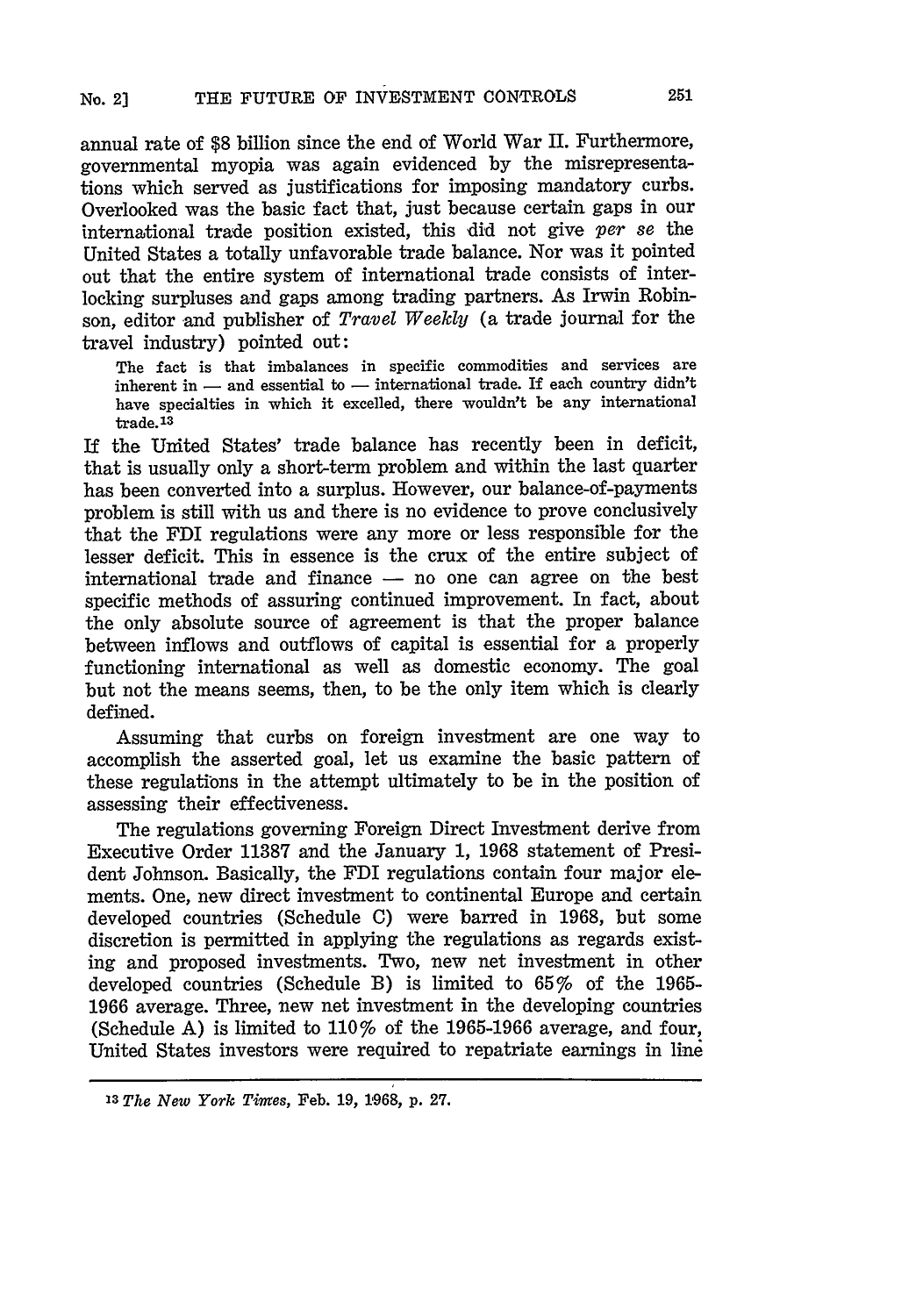with their 1964-1966 practices. Positive foreign direct investment on a worldwide basis was limited to a minimum authorization level of  $$200,000$  — in the original regulations this was  $$100,000$ . This was intended to reduce the number of companies which under the original authorization were required to obtain specific approval of the Office of Foreign Direct Investment (OFDI). This has been the only substantive change in the regulations since they were announced in January of 1968. These extremely complex regulations have been subject to a welter of change during the past eleven months, but, with the above exception, all were procedural in nature and were designed for clarification. Obviously, where the changes were intended to clarify, certain substantive changes did occur as a byproduct. As of today, five significant departures from the original regulations are apparent: **(1)** the increased minimum authorization; (2) a changed repatriation of earnings test which no longer, with the exception of Schedule C countries, requires basing repatriation upon a company's practice during the base period **1964-1966,** but actually the old test may have been retained through the broader definition accorded to Positive and Negative Direct Investment; **(3)** Canada was exempted from most of the limitations and restrictions, which if applied might, it was felt, cause increased borrowings **by** Canadian entities in the United States capital market; (4) unused authorizations under certain circumstances could be carried over into a subsequent year or, in the case of Schedule C countries, subsequent years, or it is possible to carry over as between different Schedule areas in a "downstream shift"; and **(5)** foreign borrowing proceeds generally are required to be expended before other investment authorizations may be made. As to **(5),** since the regulations permit investments from foreign borrowings to be made, it is of interest to note that in the first half of **1968** American companies borrowed abroad through bond issues **\$1.1** billion, but as of September 20, **1968 \$900** million of this has not been used to finance foreign direct investment.<sup>13a</sup>

**13a** Since the writing of this article several substantive changes of some magnitude in the *Foreign Direct Investment Regulations* have occurred. These changes, it is felt, will ease the previous inequities caused by the controls and will result in a substantial decrease in the U.S. balance of payments defecit.

These changes which were of effective January 1, 1969 raise the minimum quota from \$200,000 to \$1,000,000, and fix at  $30\%$  the optional earnings allowable based on 19,68 earnings of foreign affiliates. Additionally, the new changes permit small and medium-size investors to file only one report in **1069** in contrast to the previously required quaterly ones, and extend to the extractive industries fairer treatment in respect to exploration and development costs. Finally, in an attempt to minimize disruptions in the air transportation industry caused by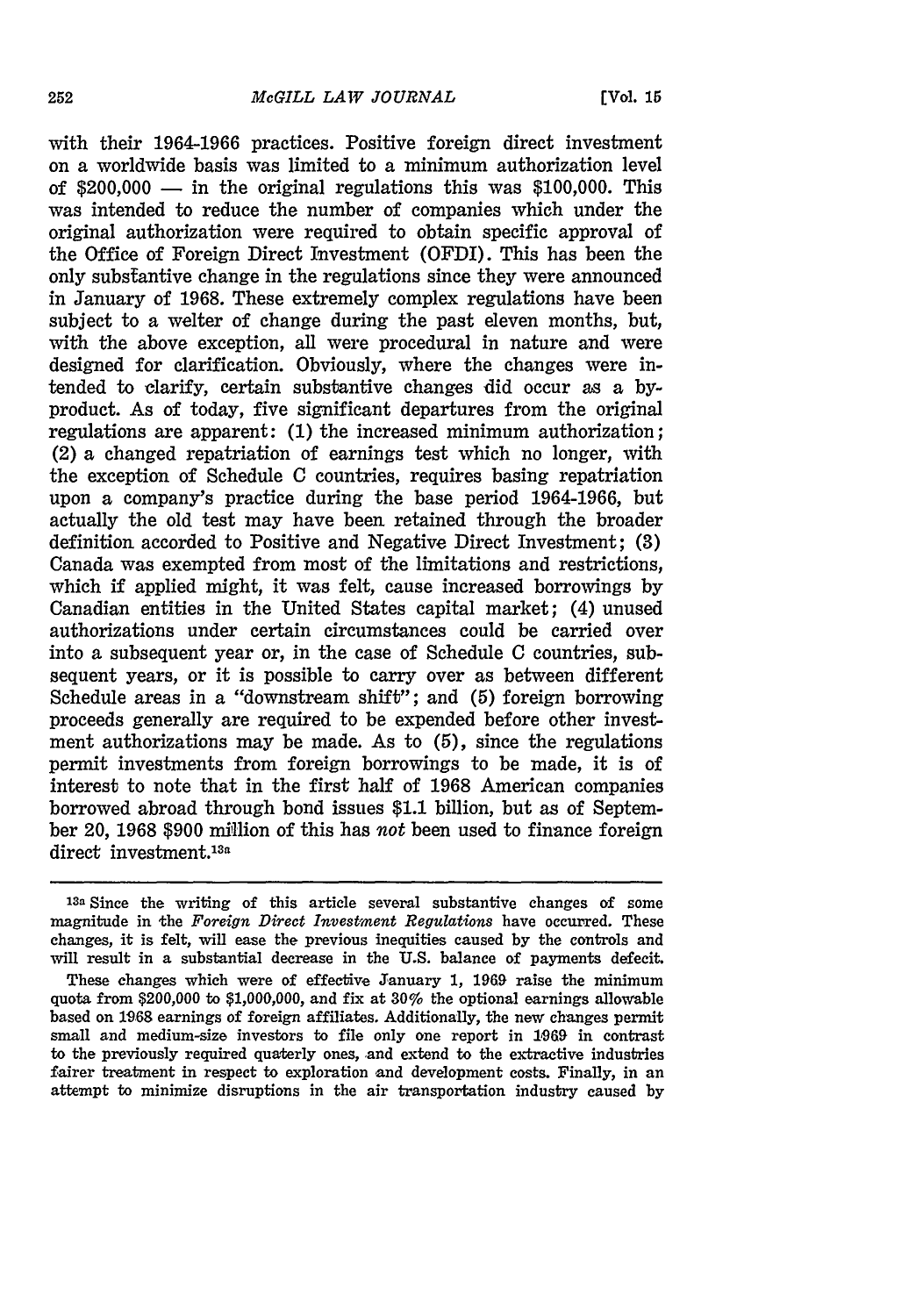As late as September of this year there was uncertainty as to whether the announced objective of the FDI regulations  $-$  reduction by \$1 billion of the United States payments deficit could be accomplished. Since the restrictions are tied to the balance-of-payments statistics as evolved by the International Monetary Fund, it will be well into 1969 before any effectiveness of these curbs can be measured. Here it should be noted that since a specific statistical result is sought, the rules as to accounting and to prohibited transactions are not always seemingly logical, and this tends to explain the complexity of the regulations.

**In** all probability additional restraints will be sought in what may be a futile attempt to come to terms with the elusive payments problem. If William Chartener, Assistant Secretary of Commerce for Economic Affairs, is to be believed, it will be exceedingly difficult for any Administration to avoid this if the United States is to hold its overall balance-of-payments deficit to a figure well under \$2 billion.<sup>14</sup>

The regulations are now totally self-contained and cannot be overridden by Executive Order, a fact which certain recent campaign oratory failed to convey. Section 201(b) of the regulations provides that all transactions prohibited by Executive Order **11387** which are not prohibited by Section 201 are authorized. The current structure completely prohibits: (A) positive direct investment by a direct investor in affiliated foreign nationals (AFNs) of such direct foreign investor in Schedule A or B countries; (B) positive net transfer of capital in Schedule C countries; and (C) reinvestment by a direct investor of any portion of its earnings of incorporated affiliated foreign nationals in Schedule C countries unless excepted by Section 503 (\$200,000 *de minimis)* or Section 504 (authorizations or exemptions) or by the Secretary of Commerce.

The regulations consist of eleven subparts and seventy-four sections, only four of which are operational or substantive, the remainder are either definitional, procedural or designed for implementation of Sections 201 (Prohibitions), 203 (Liquid Foreign Balances), **503** (Positive Direct Investment not exceeding \$200,000), and 504 (Authorized Positive Direct Investment in scheduled areas).

the introduction of jumbo jets, the *Regulations* now permit the 30% earnings quota to be used on a global basis without regard to the three geographical schedules.

These liberalizations are considered as consistent with President Nixon's announced desire ultimately to dismantle the present system of direct controls. See **CCH** Bal. of Pay. Rep., Report Letter No. 39, April **7, 1969.**

<sup>14</sup>**CCH** Bal. of Pay. Rep., Report Letter No. 22, Oct. 4, **1968.**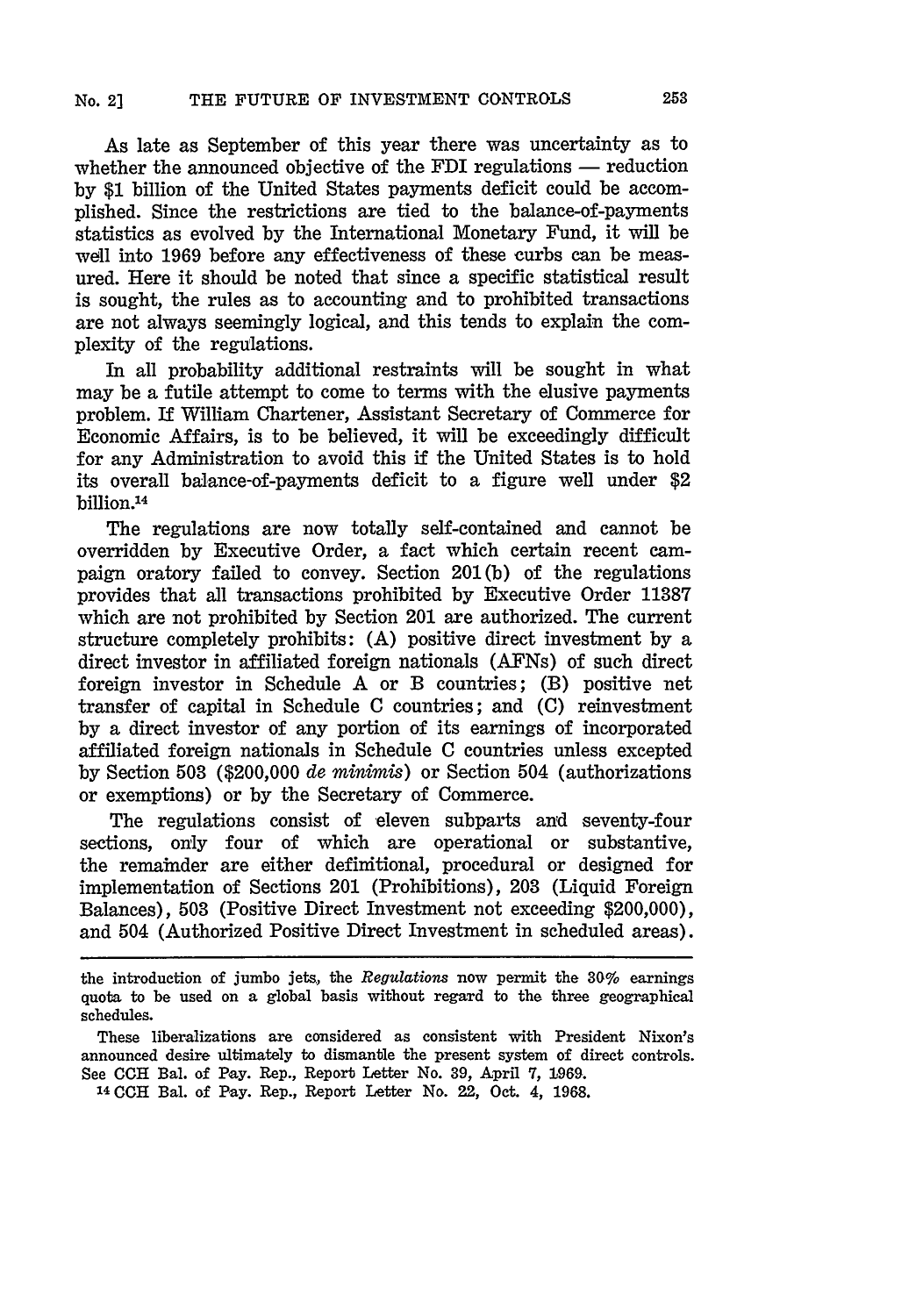From the standpoint of implementing these regulations, the problems confronting the Office of Foreign Direct Investment and those facing the United States businessman who was required "to learn to live with them" have been formidable. William Chartener, in addressing the 1968 Meeting of the Business Council on October 18, 1968, stated:

To be sure, there have been some major problems in setting up and administering the program. From OFDI's standpoint these would include:

- **-** Changing from a voluntary program to one of mandatory legal restraint;
- **-** Operating under a concept that provides different treatment for three different categories of countries;
- **-** Writing regulations to cover a great variety of direct investors with respect to both size and type;
- $-$  Formulating policy for industries with peculiar problems  $-$  such as oil and other minerals, construction, shipping, and airlines; and
- Trying to adjust the program as to achieve the target and at the same time permit companies to fulfill prior committments.

From the companies' standpoint, the primary problems have been:

- **-** Lack of time to adjust to a new program;
- **-** Shifting from domestic to foreign financing;
- **-** Operating under a base period allowable which leaves little leeway for those who had no investments in 1965 or 1966;
- **-** The handicap assumed by companies that held down their investment activities or borrowed heavily abroad under the voluntary program in 1965 and 1966 relative to the position of competitors who may not have followed the same patriotic instinct;
- **-** The strict repatriation requirements in Schedule **C** countries; and
- **-** Adjusting to admittedly complicated regulations. <sup>15</sup>

The general tenor of Mr. Chartener's address was one of assurance that the controls would be temporary, although their termination does not seem likely in 1969, but that business should steer itself in the national interest for continued compliance in the foreseeable future. Whatever the final outcome, it is certain that United States business must continue to plan investment decisions around the regulations. They can, it seems, expect to find the government willing whenever possible to make the task easier for them. Nonetheless, the question of the total effectiveness of controls remains unanswered, as does the more fundamental question as to whether investment controls are even a sensible approach to the economic problems faced by the United States. Critics of investment curbs generally denounce them on the basis that: (1) the position of the United States relative to the rest of world requires ever greater participation by United States private interests abroad; (2) balance-

254

<sup>&</sup>lt;sup>15</sup> CCH Bal. of Pay. Rep.,  $\sharp$  9079.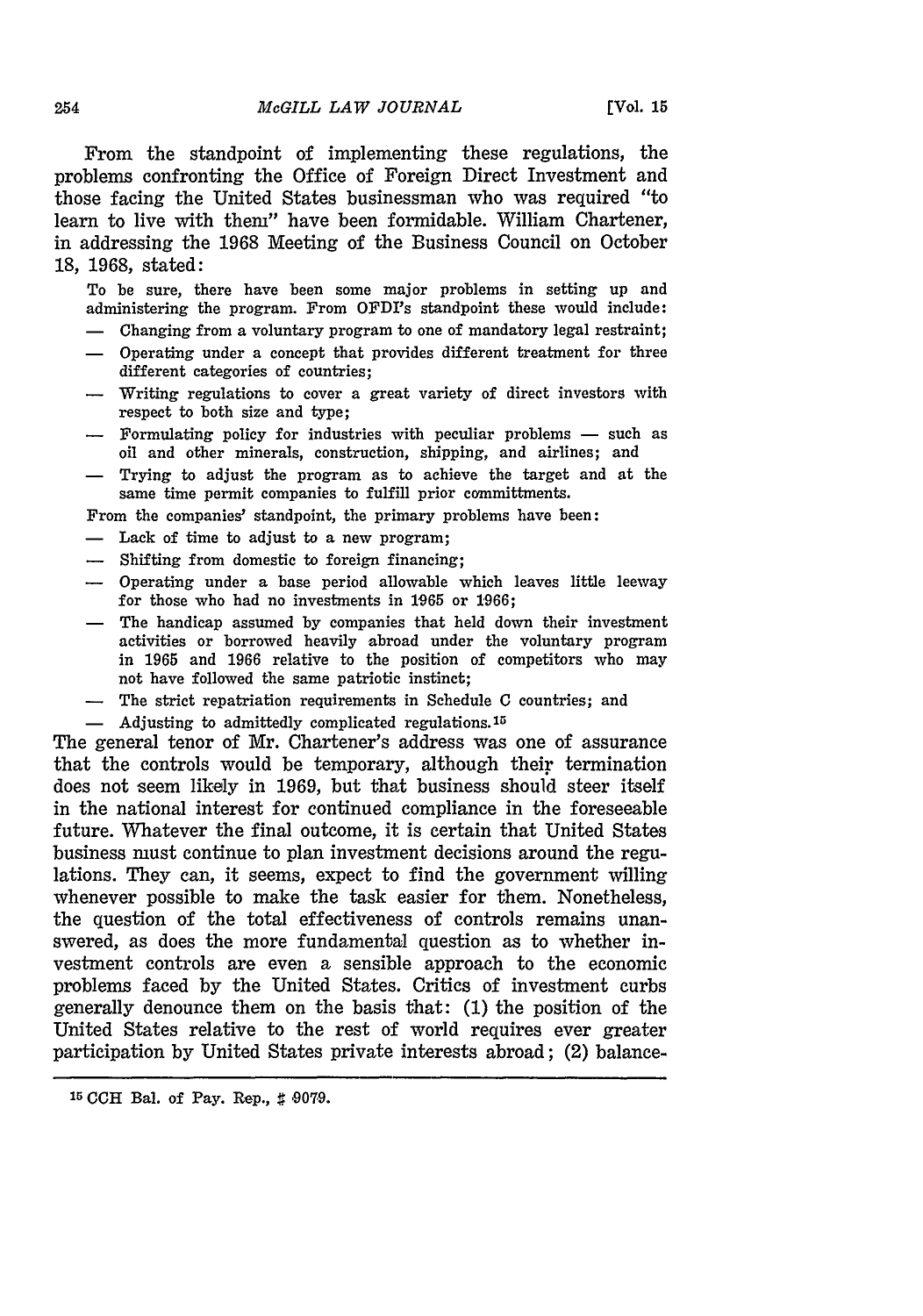of-payment deficits are only minimally comprised of direct foreign investments that the problem lies elsewhere; **(3)** present research indicates that pay-back in balance-of-payments terms are too longrange  $(6\frac{1}{2})$  years for manufacturing investments in Europe) to have any immediate corrective influence;  $(4)$  restrictions on business investment could dangerously slow down the domestic economy by precluding local industries who face a saturated domestic market from seeking new foreign markets, except through export, which may not be feasible or economical; and **(5)** investment curbs can result in economic starvation or malnutrition of existing direct foreign investments by not permitting sufficient flexibility to the direct foreign investor or by virtually coercing him to seek investment in, from his standpoint, a less favorable country.

Putting aside the major lines of dissent to investment curbs for a moment, let us review certain basic facts over the past year in the attempt to see if the payments deficit is actually the result of uncontrolled and excessive foreign investment, and, if possible, to determine the road ahead. Bear in mind the suggestion made previously that direct foreign investments are but a part, and small at that, of a total economic picture. There are numerous variables waiting in the wings to exercise their influence. As the following enumeration presents a potpourri of events since March, 1968, it is difficult to place them in orderly categories for ease of determining (1) their relationship, if any, to deficits resulting from foreign direct investment; and (2) their greater or lesser, as the case may be, influence upon the total balance-of-payments problem. Therefore, the listener (reader) must, to an extent, make his own evaluation of their role.

March, 1968 saw the enactment of a two-tier price system for gold; the removal of the 25% Gold Cover by the United States; and completion by the United States of its Gold Pool Settlements and replenishment of working balances for the Exchange Stabilization Fund; a 25% cut in overseas travel for members of the United States defense establishment; as well as familiarization tours of the United States by foreign travel agents to promote foreign travel to the United States, sponsored by the United States Department of Commerce.

During April moves to increase outstanding loans by the Export-Import Bank from \$9 billion to \$13.5 billion were made. April also saw the Securities and Exchange Commission adoption of the rule exempting foreign financial subsidiaries of United States-based international corporations from the usual registration requirements of the *Investment Company Act of 1940.* Foreign tourists were pro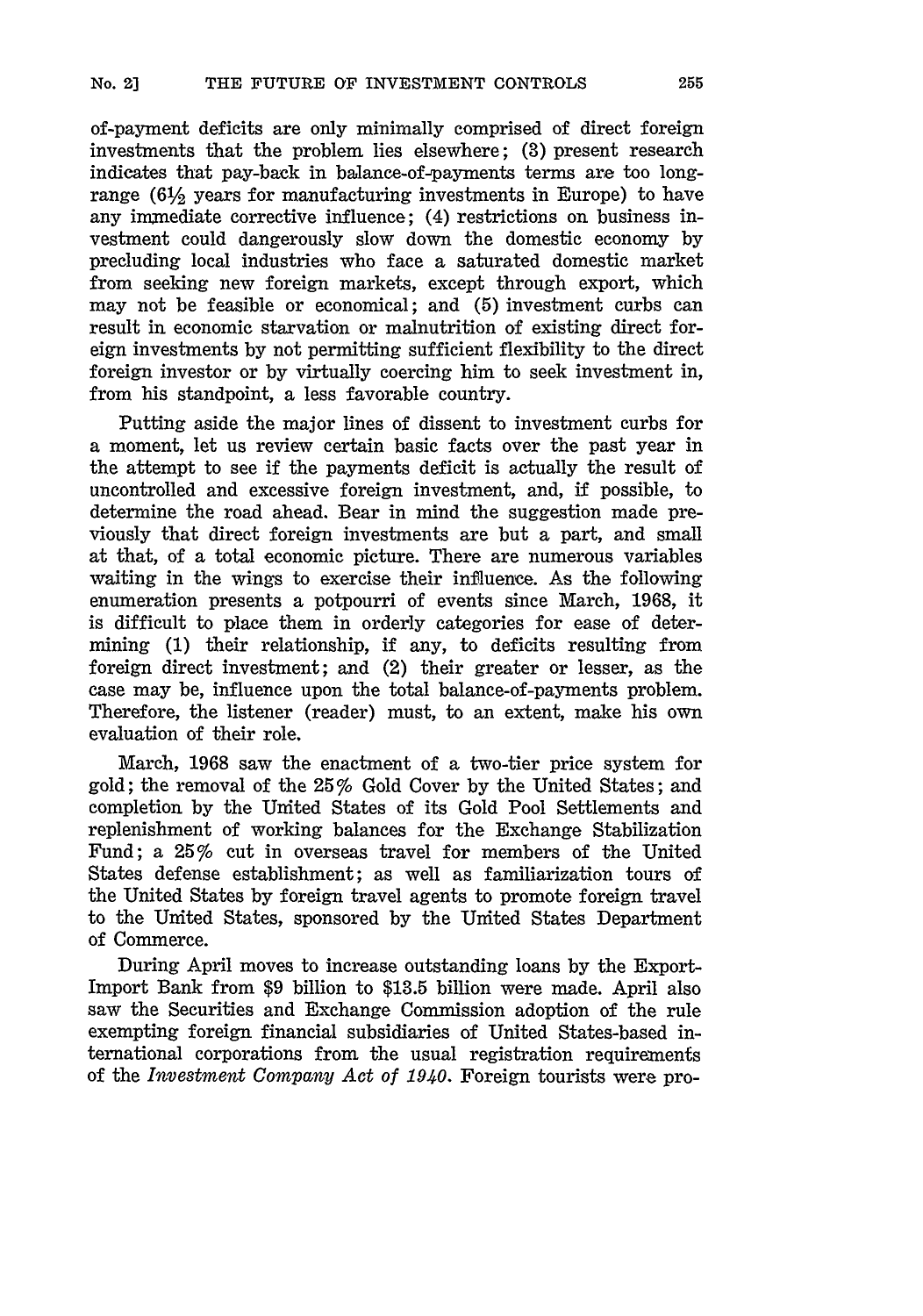vided with a discount card allowing discounts of up to 50% on fares and lodging. The end of the month witnessed the increase of the discount rate by the Federal Reserve system to  $5\frac{1}{2}\%$ 

May brought the announcement that American troop strength in Germany was to be reduced **by** some **33,000** plus some **13,000** dependents. Civilian employees **(5,500),** mostly foreign nationals, were removed from the defense department payroll in Germany. Canada moved in the direction of even greater cooperation with the United States with the issuance **by** the Canadian Ministry of Finance of guidelines to be used **by** Canadian banks to insure against frustation of the United States payments program **by** using such banks as part of a "pass through" arrangement. Meanwhile in Washington the Administration pressed for Special Drawing Rights, and **by** early June had adopted "Paper Gold" officially. June also saw **\$52** million worth of commodity procurements purchased outside the United States and the monetary reserves of the major industrial countries down about \$2 billion in the first quarter of **1968.** It was made public that the balance-of-payments were in deficit for the first quarter of **1968 by** about **\$600** million and that peace in Vietnam would only reduce the deficit by \$1.5 billion, according to the Assistant Secretary of the Treasury. Attempts to block further drains on our gold reserves received a setback with the disclosure that gold sales for the first quarter of **1968** exceeded **\$1** billion. Meanwhile, Administration pressure for imposition of a travel expenditures tax was renewed.

While in July, **1968** a lower trade surplus was forecast, Kennedy Round cuts commenced, interest equalization tax collections were up, Canada narrowed its payments deficit and removed the ban on "swapped deposits" imposed in March to defend the value of its dollar, and it was announced that for the second time this year United States imports exceed exports.

**By** August a lower trade surplus was forecast. The United States Travel Service Program showed an increase of 16.4% in foreign visitors to the United States. The defense department cut back on foreign research spending, and the first evaluation of the OFDI program was announced. This status report did little but to indicate that firms were complying  $-$  over three thousand firms had filed FDI-101's, the basic reporting form, and that **950** applications for specific authorizations had been received, of which **800** had been acted upon, contributing **\$1.5** billion of investment outflow. While the Department of Commerce was announcing a second quarter deficit of some **\$150** million, the Treasury Department was stating that the United States was making substantial improvement toward achieving equilibrium.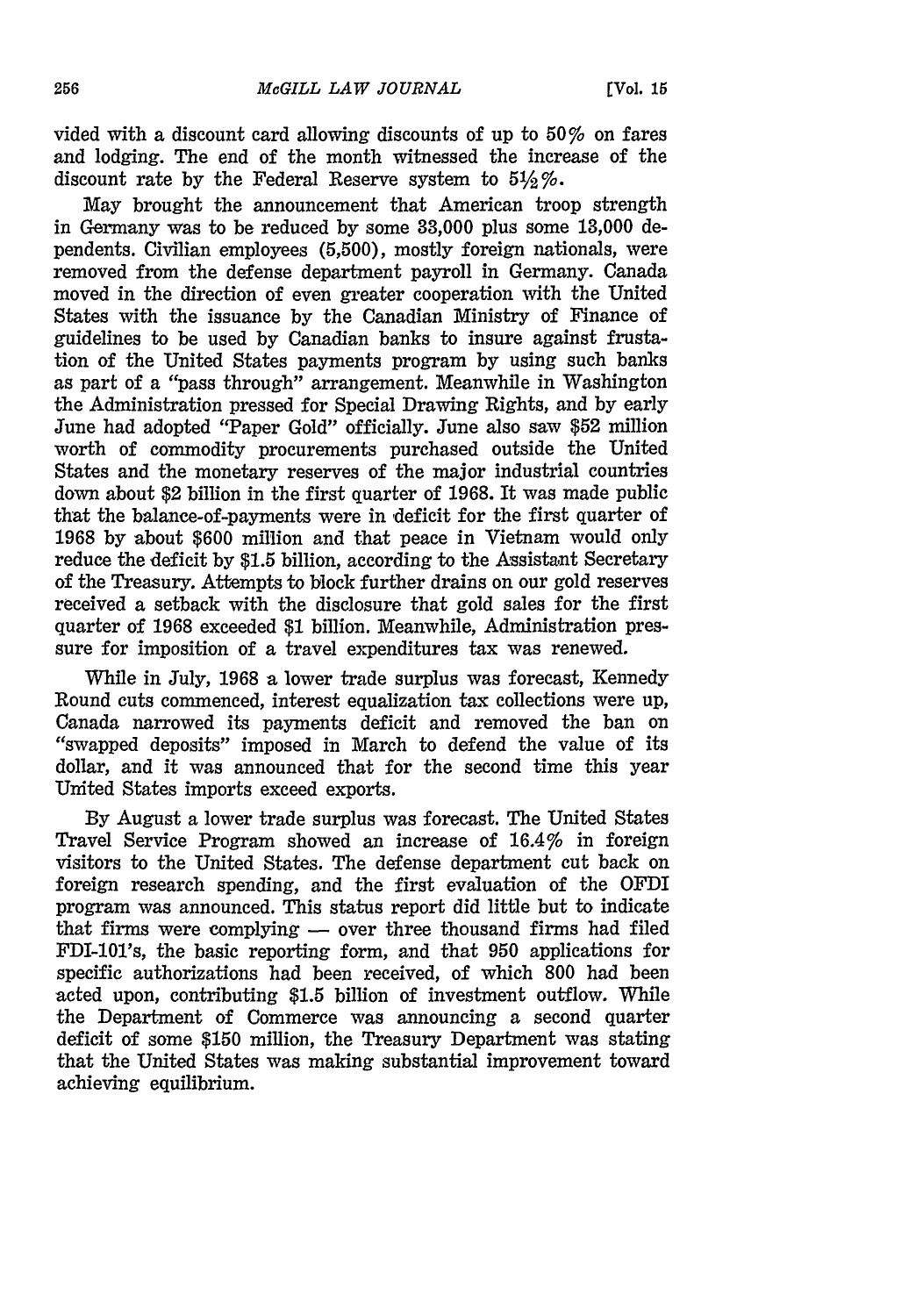By September, foreign borrowings **by** direct investors were up but largely unspent, our trade surplus was deteriorating and tourist travel abroad was still large. Internal Revenue proposed a scheme for withholding on the Interest Equalization Tax. It was announced that OFDI controls will likely remain in effect, though prudent individuals rarely thought otherwise, and several compliance actions were contemplated.

October started rather bleakly and few events of that month were viewed as signs of early elimination of the controls or any really effective improvement of the payments problem. A certain air of desperation could be gleaned from the announcements that two new General Bulletins were issued **by** OFDI as interpretative guidelines and that additional restraints might be required over the short-term, but for long-range improvement, a five-point program for trade improvement was released **by** the United States Department of Commerce. It was designed to reduce domestic economic growth to or below **\$15** billion a quarter; make the economy more efficient **by** emphasizing productivity, apart from a slight anti-labor union coloration to this item; how it was to be accomplished was not detailed - apparently, by exhorting the American businessman and labor with the "Quotations of Chairmen Chartener and Fiero"; a continued effort to reduce foreign barriers to United States exports; admonishments against Congressional attempts to pass protectionistic legislation, though conceding that in certain isolated cases (not specified) they may be appropriate; and finally, an aggressive export promotion program. On the credit side, foreign capital inflows continued high. Under Secretary of the Treasury, Joseph Barr, attributes this promising development to five factors: **(1)** the United States is one of the few physically secure places in the world, which suggests that these investments may just as well represent "fright capital" inflows as evidence of foreign confidence in the American dollar or international goodwill; (2) that the countries of North America live in peace and understanding with each other, although investment in other **highly** industrialized nations, i.e., Japan, has certainly shown little evidence of slackening; **(3)** the American democratic institutions seem viable and strong; this basis for the encouraging increase in foreign investment in the United States hardly seems much in point; (4) only in the United States has the investment market the breadth and depth to permit foreign capital to take a position and to liquidate the same without seriously affecting the price level; and **(5)** congressional passage of the 10% surcharge on personal incomes, but this has not had the real effect hoped. Since the beginning of this month and running back to the last week of October, the Department of Commerce has been warn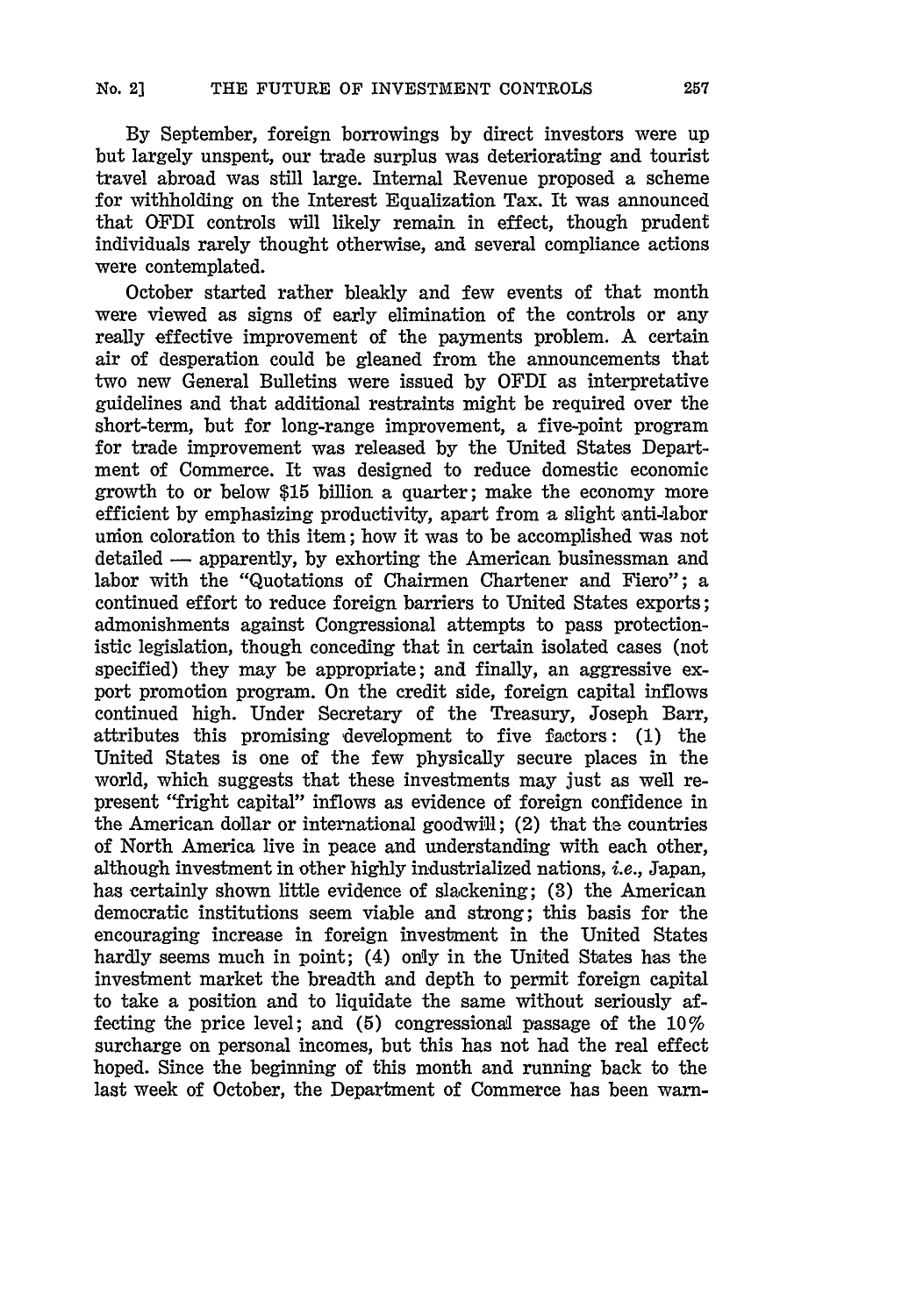ing, regarding hopes of removal of investment controls in light of somewhat improved conditions, that "We do not want to be misled **by** our own predictions. There will be little change in **1968,** and **1969** will depend upon the situation as it develops during the year." However, this week some easing of the controls was foreseen in the announced liberalization accomplished **by** allowing a direct foreign investor to select an optional investment quota, which will be equal to 20% of the earnings of a company's AFN's in each of the Schedule areas. This presents an alternative to the current base year guidelines and permits more flexibility to a small or mediumsize company with little prior foreign direct investment experience.

A loosening of control slightly in one area is a far step from removal of the curbs, and caution is urged. Since most of this caution emanates from sources within the current Administration, they are perhaps designed to cause the President-elect to go slowly on his on-again, off-again promise to remove the curbs at once. The results of such could cause a **\$6** million deficit in the balance-of-payments almost immediately if American business rushed to pay off foreign borrowing with money from United States banks to avoid the higher foreign interest rates. It is also doubtful if investment curbs could be removed without an attendant slowdown of the domestic economy, which, even if possible, would surely result in a much higher unemployment rate. This is not desirable in light of the serious domestic problems facing the United States, which only greater expenditures of domestic capital can begin to solve.

On the first anniversary of the devaluation of the British pound, the event was marked **by** vigorous attacks on the French franc, the West German mark and to a lesser extent the pound, **1968** saw devaluations of a number of currencies and threatened devaluations of others. It has been a period of sustained monetary crisis, which has contributed to worldwide balance-of-payments problems or trade imbalances. It is clear that devaluation of the British pound has not had the expected effect of improving the British economy  $-$  it did, however, set off an unprecedented spree of consumer buying, and now almost a year to the day, the British government is considering further tightening of their domestic economy. The United States is far from correcting its now chronic deficits, and American business is becoming restive and eager to cast investment controls to the wind. A change of Administration promises a less "heavy hand" of government upon the private sector, but the distinctions between the public and private sector in the international area are so blurred as to be lost. No one knows which direction to take. Economic advisors of the new Administration voice the hoary **dic-**